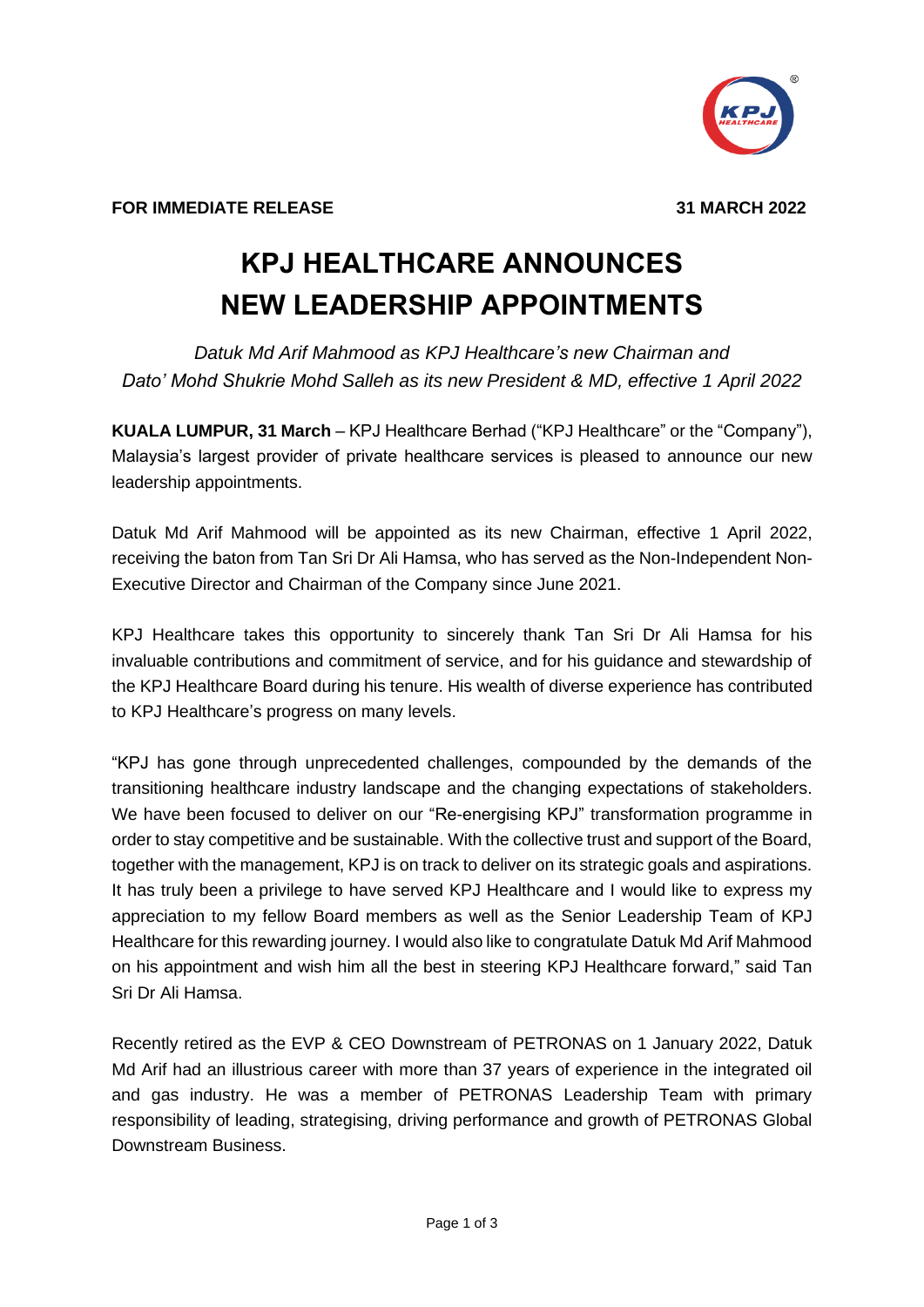

Prior to being the EVP & CEO Downstream, he was the Senior Vice President, Corporate Strategy & Risk and the Vice President of Oil Business of PETRONAS. He had held various senior management positions within PETRONAS Group including, the CEO of ASEAN Bintulu Fertilizer (ABF), Senior General Manager (Retail Business) of PETRONAS Dagangan Berhad and General Manager of Gas Processing Plant (Complex B), Petronas Gas Berhad.

He was chairman of PETRONAS Dagangan Berhad, PETRONAS Chemicals Group Berhad, (both listed on Bursa Malaysia), BASF PETRONAS Chemicals SB (JV with BASF), PRefchem Refining SB and PRefchem Petrochemicals SB (Both JV with Saudi Aramco), PETRONAS Marketing International SB, PETRONAS Lubricants International SB and ENGEN Limited. He was also board director of PETRONAS Carigali SB, PETRONAS International Corporation Limited (PICL) and Pengerang Refining and Petrochemical Complex (PRPC) SB.

At various capacity, he had been actively involved in the crafting and reviewing the PETRONAS' Corporate Strategy. He had extensive experience in leading various initiatives within PETRONAS Group on work related to strategy, growth, transformation, innovation, human resource, risk, agile enterprise, operational excellence, commercial excellence and supply chain excellence. He is also very experienced in leading mergers and acquisitions efforts.

Datuk Md Arif's vast experience, both at operational and strategic levels, serving various organisations in diverse capacities will be of great value in steering KPJ Healthcare's towards delivering growth and enhanced value towards its stakeholders.

Datuk Md Arif graduated in Electrical Engineering (summa cum laude) from Boston University, USA and earned his Master of Business Administration from Massachusetts Institute of Technology, USA.

KPJ Healthcare is also pleased to announce the appointment of Dato' Mohd Shukrie Mohd Salleh as its new President & Managing Director ("PMD") effective 1 April 2022. Dato' Mohd Shukrie takes over from Ahmad Shahizam Mohd Shariff, who will not be seeking for a renewal of his contract, which will expire on 30 June 2022. Ahmad Shahizam, who has held the position since 1 July 2020, has informed the KPJ Healthcare Board of Directors that he would like to pursue his own interests following the conclusion of his current term as PMD.

The Board of KPJ Healthcare would like to take this opportunity to thank him for his invaluable contributions and commitment in steering the Company through the most critical period of the